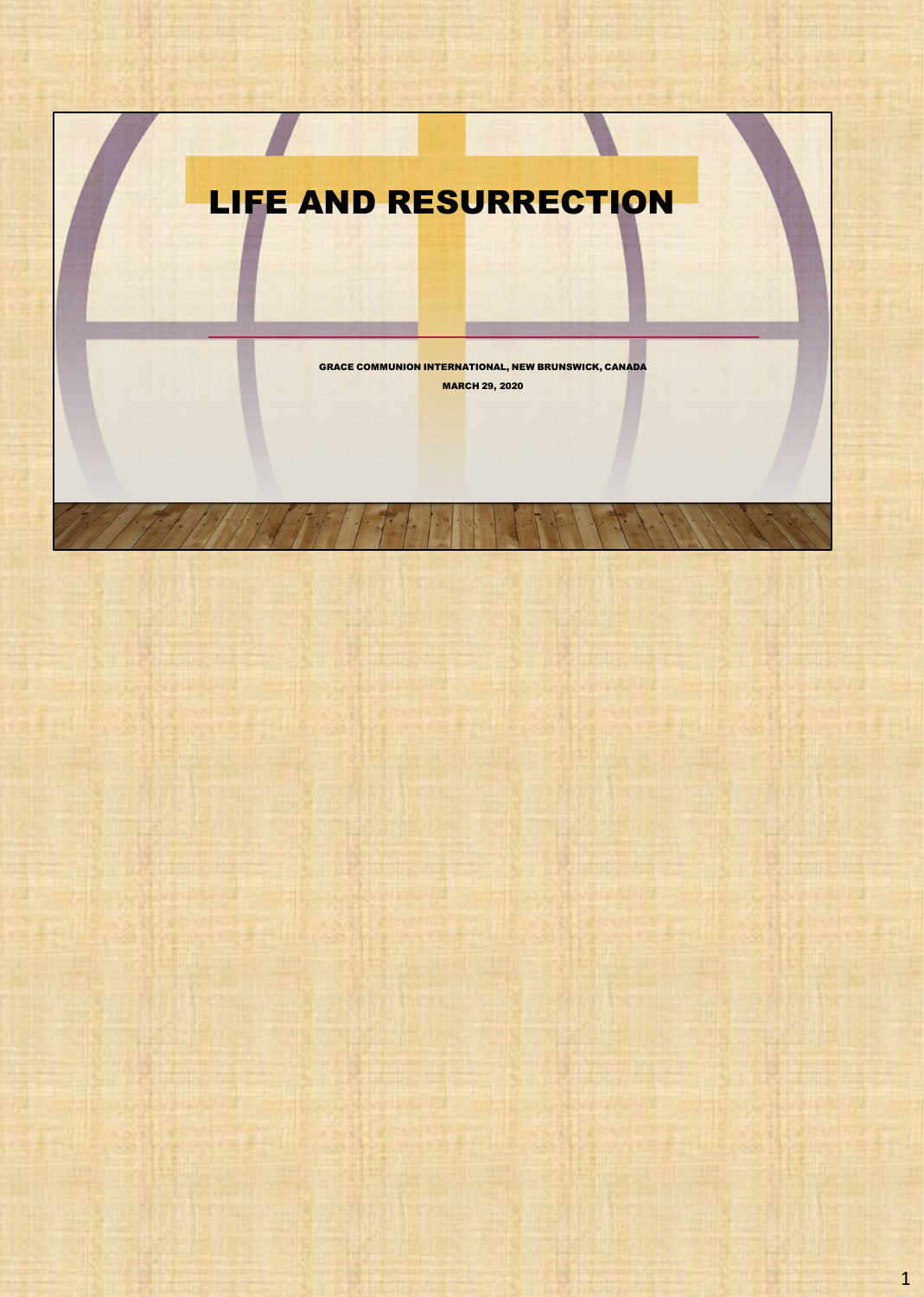## SCRIPTURE READING 11:1-45 (ESV)

"1 ¶ Now a certain man was ill, Lazarus of Bethany, the village of Mary and her sister Martha.

LIFE AND RESURRECTION

2 It was Mary who anointed the Lord with ointment and wiped his feet with her hair, whose brother Lazarus was ill.

3 So the sisters sent to him, saying, "Lord, he whom you love is ill."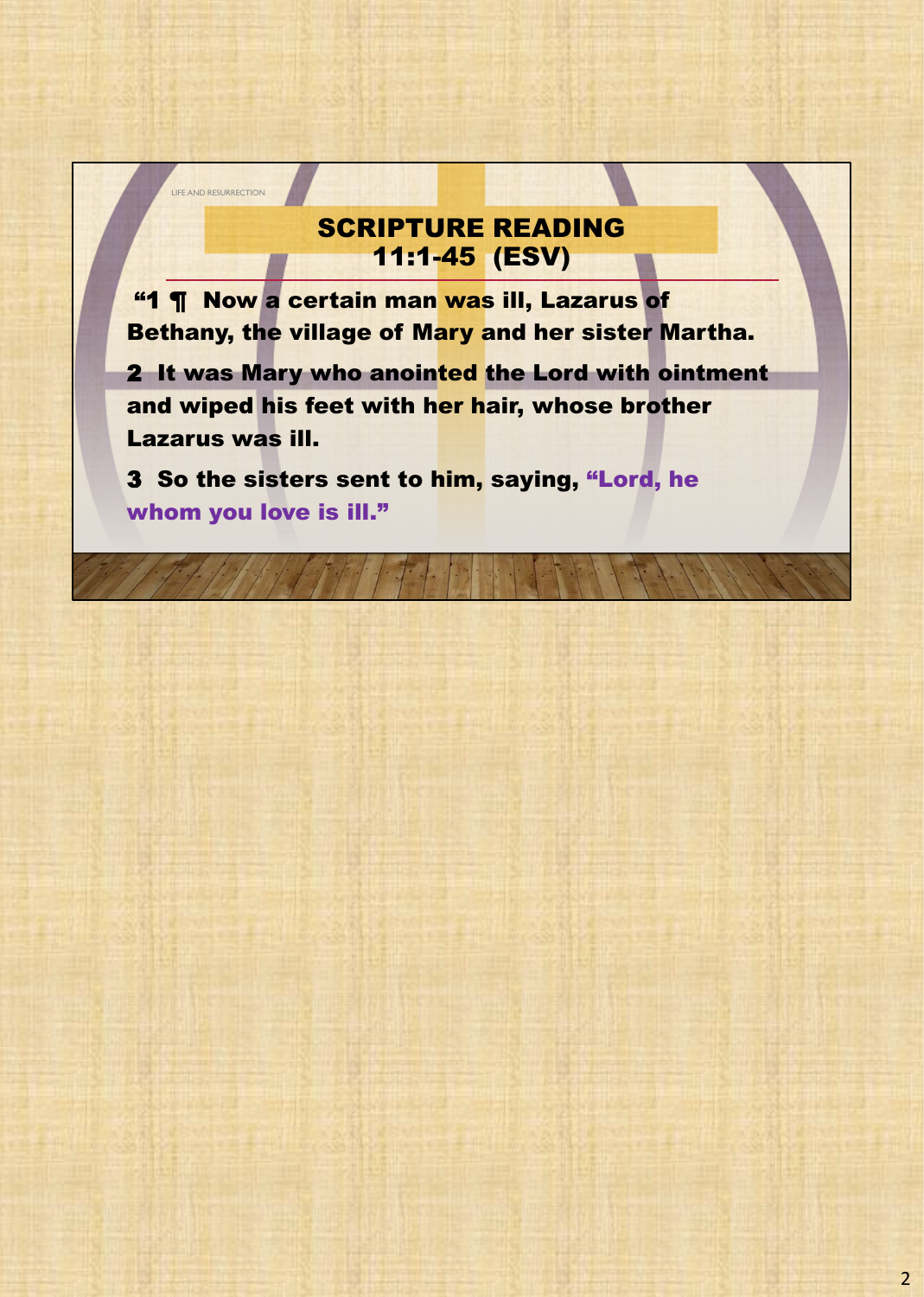4 But when Jesus heard it he said, "This illness does not lead to death. It is for the glory of God, so that the Son of God may be glorified through it."

LIFE AND RESURRECTION

5 Now Jesus loved Martha and her sister and Lazarus.

6 So, when he heard that Lazarus was ill, he stayed two days longer in the place where he was.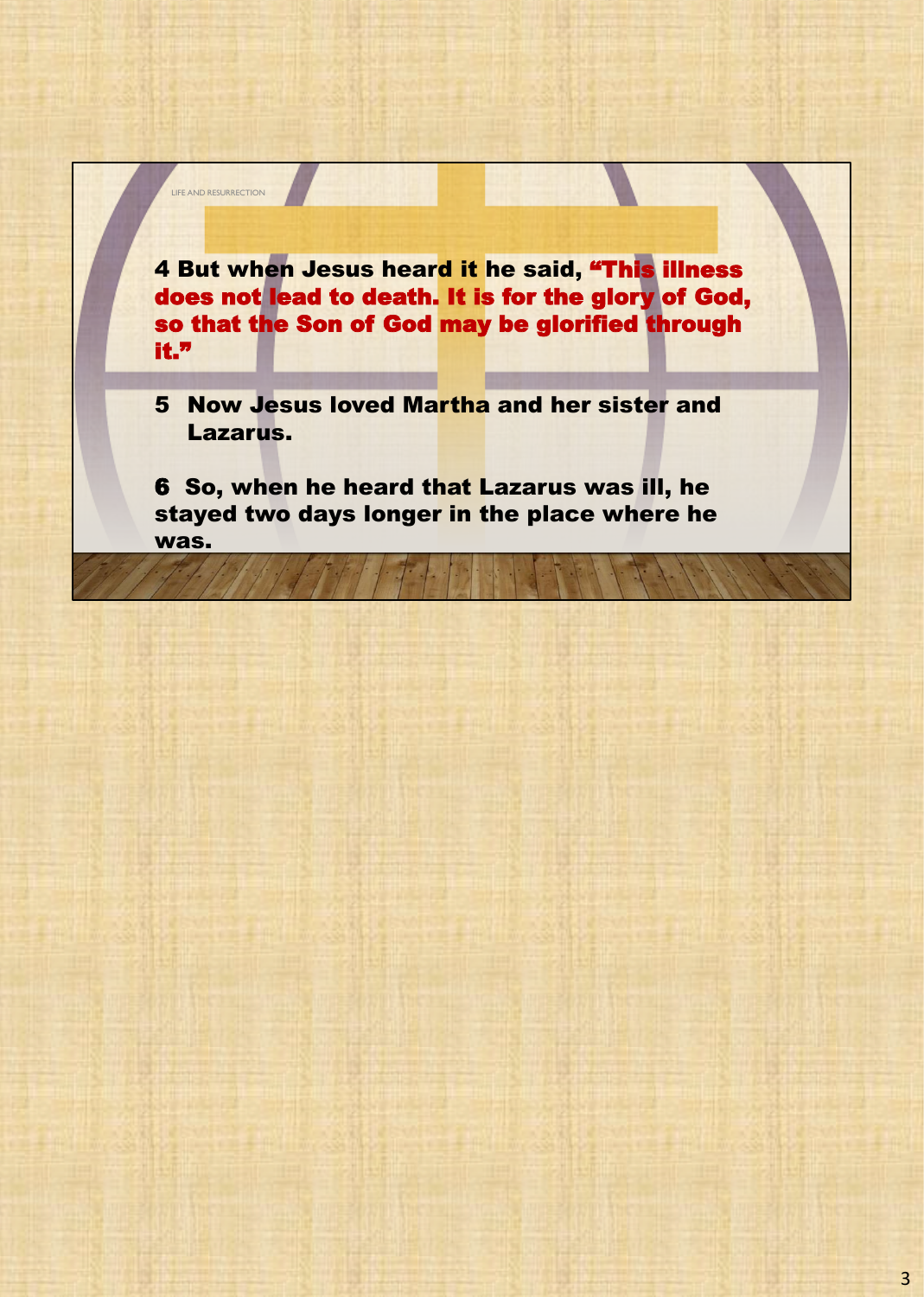**7** Then after this he said to the disciples, "Let us go to Judea again."

LIFE AND RESURRECTION

8 The disciples said to him, "Rabbi, the Jews were just now seeking to stone you, and are you going there again?"

9 Jesus answered, "Are there not twelve hours in the day? If anyone walks in the day, he does not stumble, because he sees the light of this world.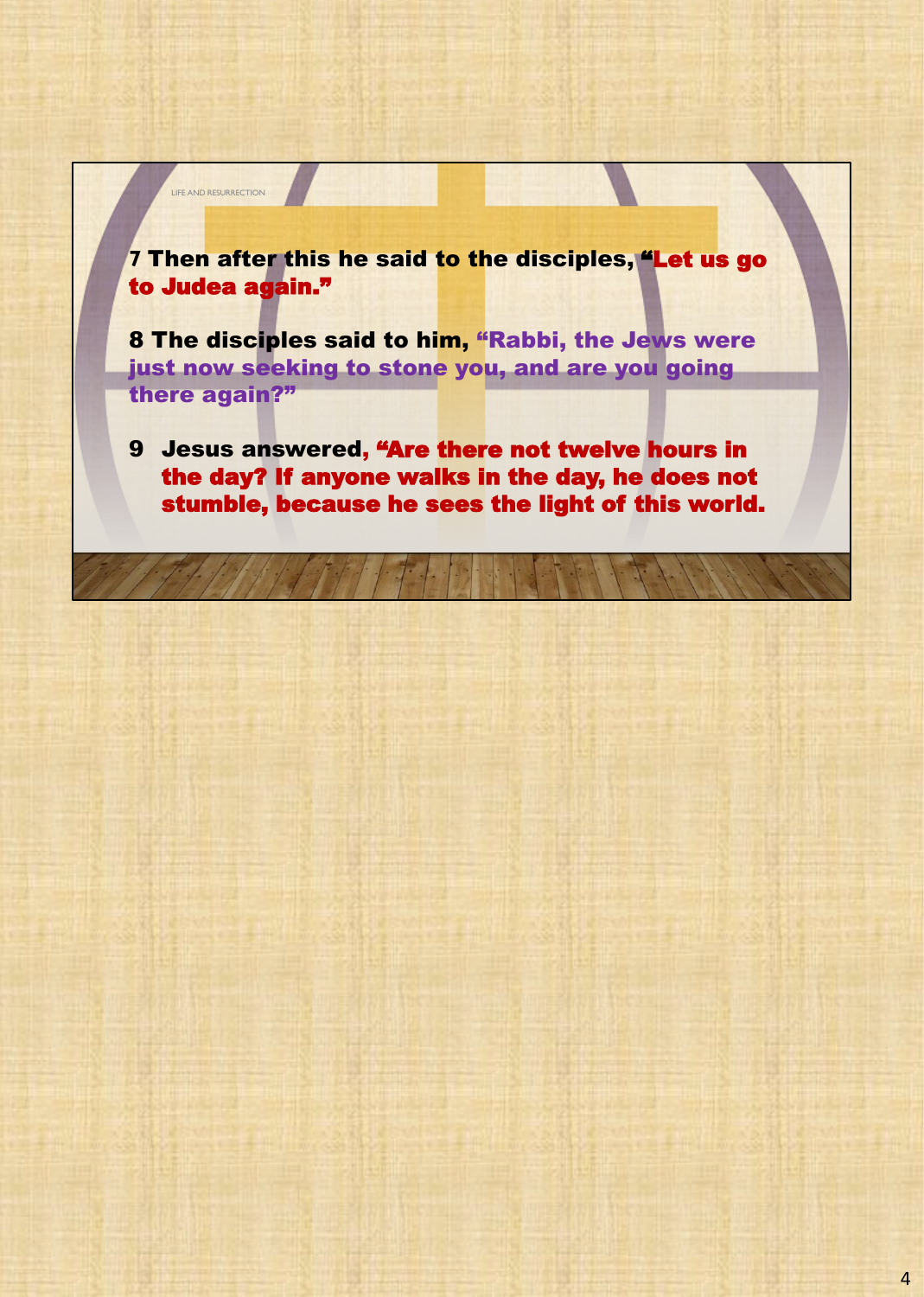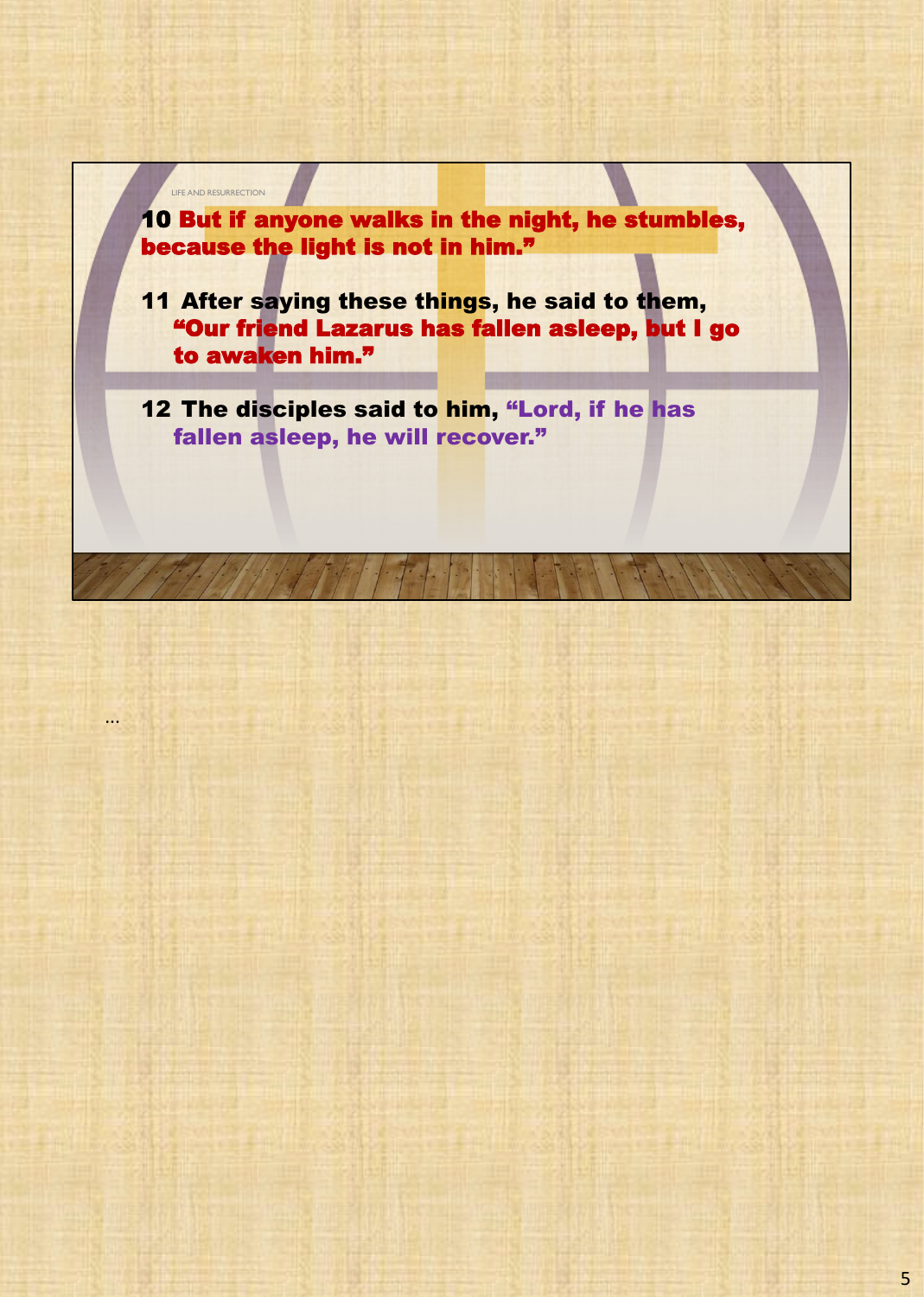13 Now Jesus had spoken of his death, but they thought that he meant taking rest in sleep.

LIFE AND RESURRECTION

14 Then Jesus told them plainly, "Lazarus has died, 15 and for your sake I am glad that I was not there, so that you may believe. But let us go to him."

16 So Thomas, called the Twin, said to his fellow disciples, "Let us also go, that we may die with him."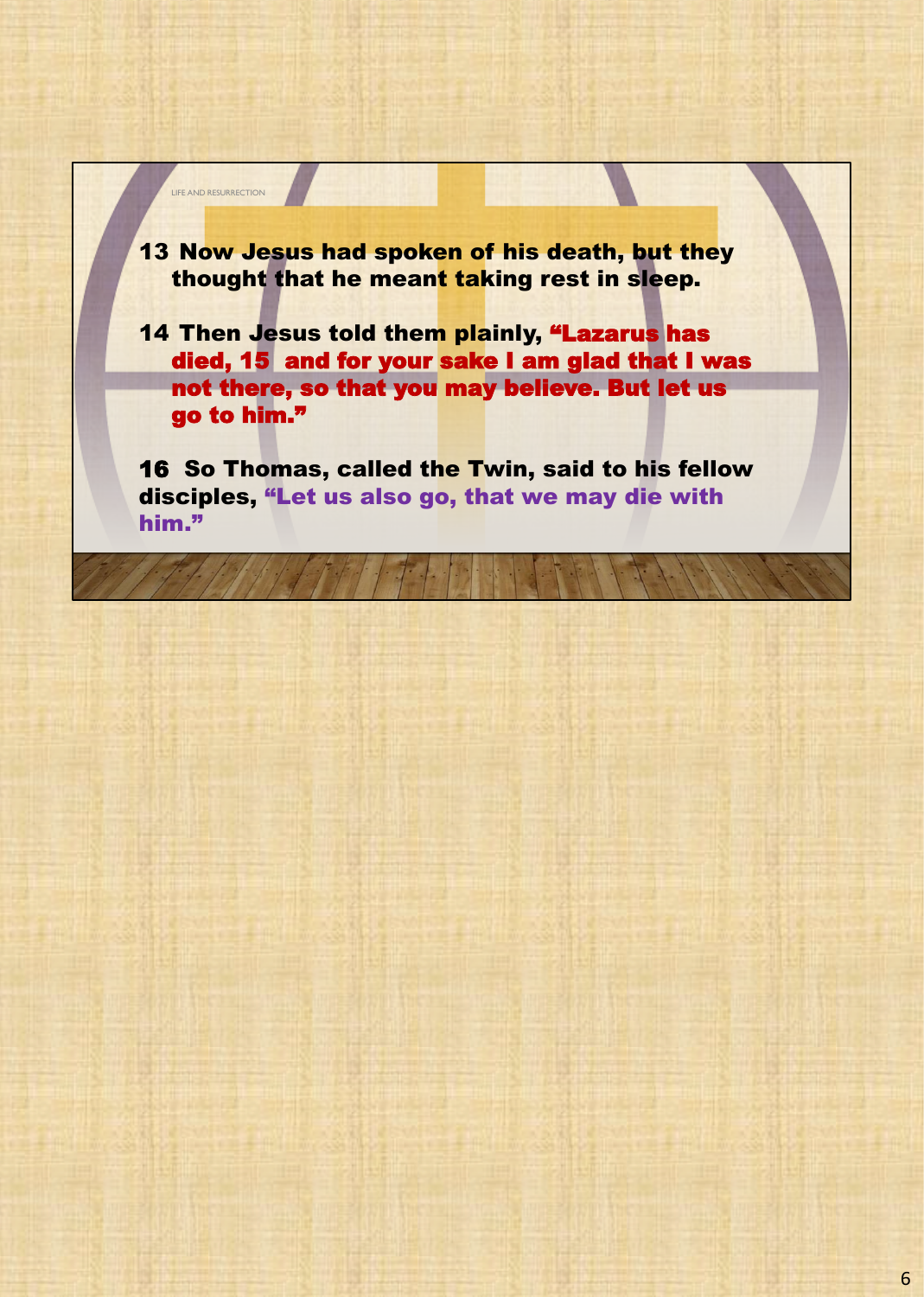17 ¶ Now when Jesus came, he found that Lazarus had already been in the tomb four days.

LIFE AND RESURRECTION

18Bethany was near Jerusalem, about two miles off,

19and many of the Jews had come to Martha and Mary to console them concerning their brother.

20 So when Martha heard that Jesus was coming, she went and met him, but Mary remained seated in the house.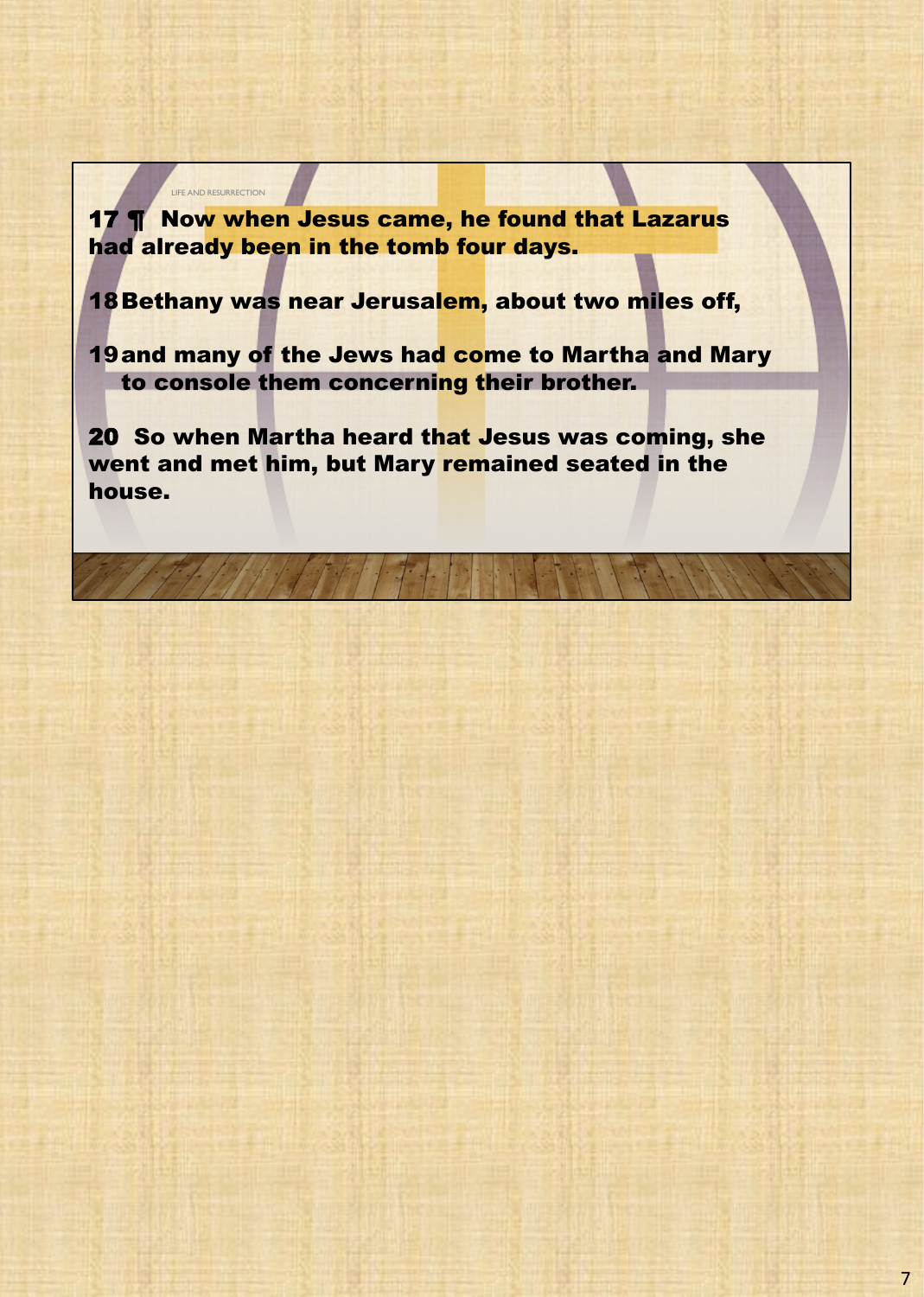21 Martha said to Jesus, "Lord, if you had been here, my brother would not have died.

LIFE AND RESURRECTION

22 But even now I know that whatever you ask from God, God will give you."

23 Jesus said to her, "Your brother will rise again."

24 Martha said to him, "I know that he will rise again in the resurrection on the last day."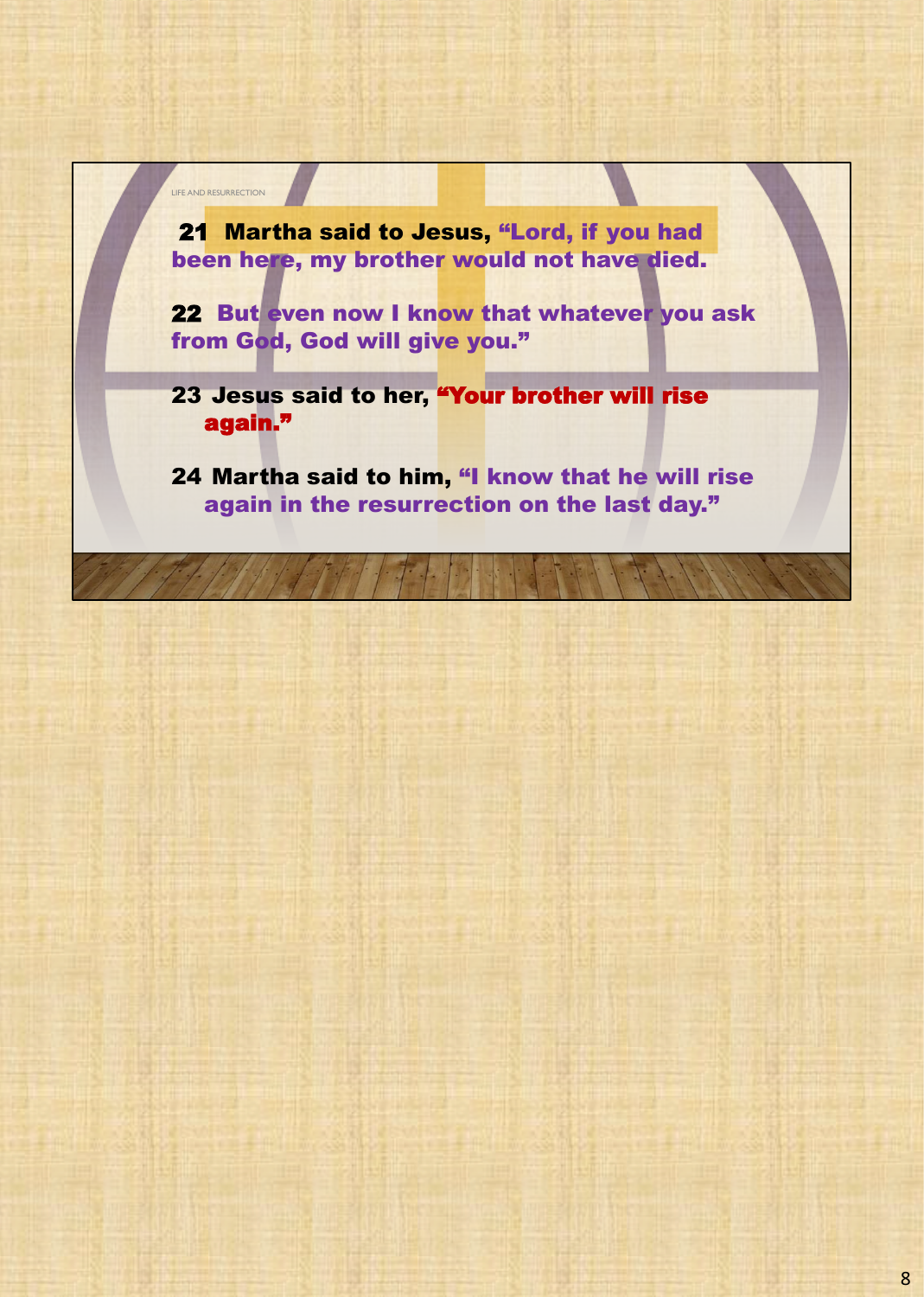"25 Jesus said to her, "I am the resurrection and the life. Whoever believes in me, though he die, yet shall he live,

LIFE AND RESURRECTION

26 and everyone who lives and believes in me shall never die. Do you believe this?"

27 She said to him, "Yes, Lord; I believe that you are the Christ, the Son of God, who is coming into the world.""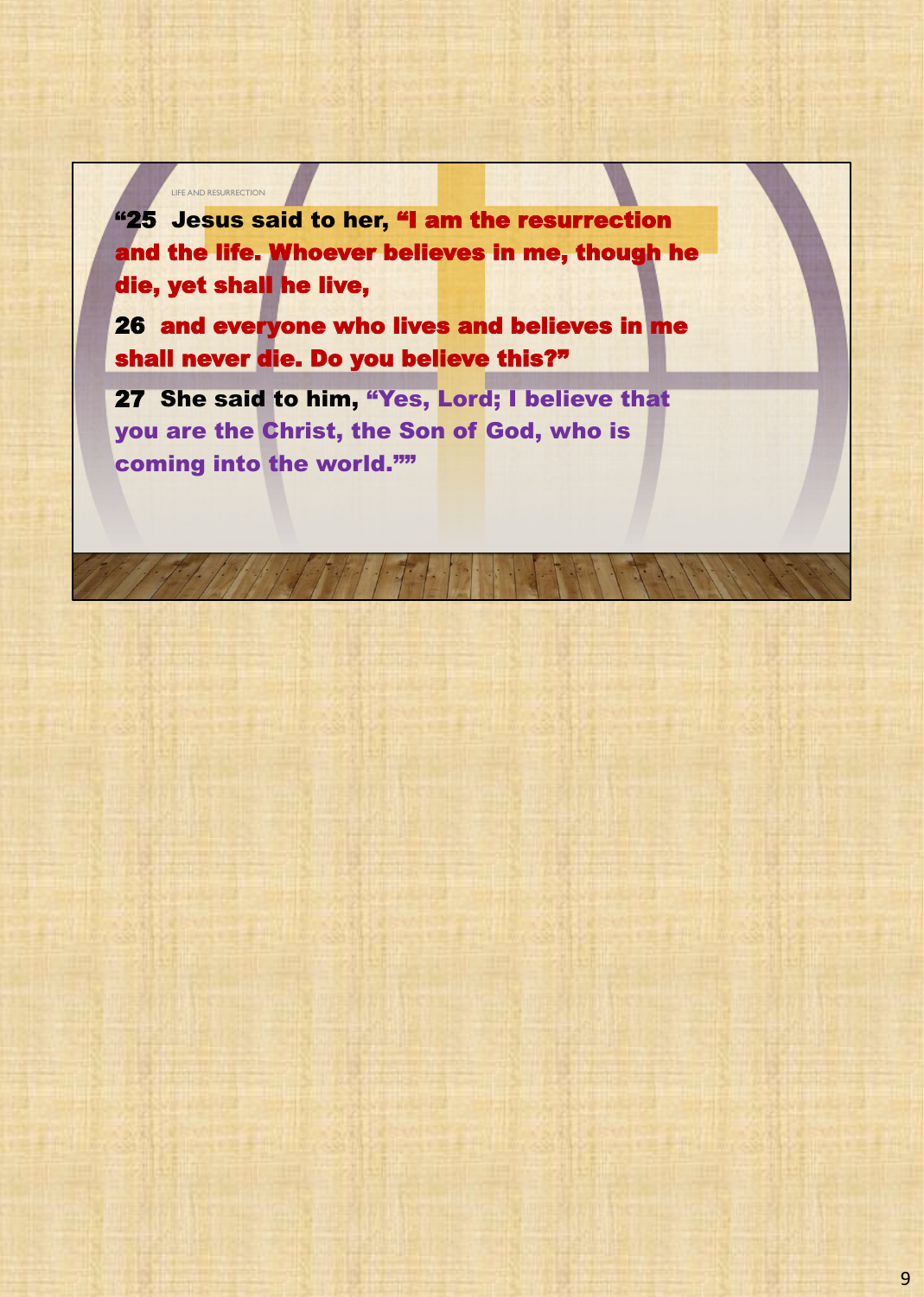28 When she had said this, she went and called her sister Mary, saying in private, "The Teacher is here and is calling for you."

LIFE AND RESURRECTION

29 And when she heard it, she rose quickly and went to him.

30 Now Jesus had not yet come into the village, but was still in the place where Martha had met him.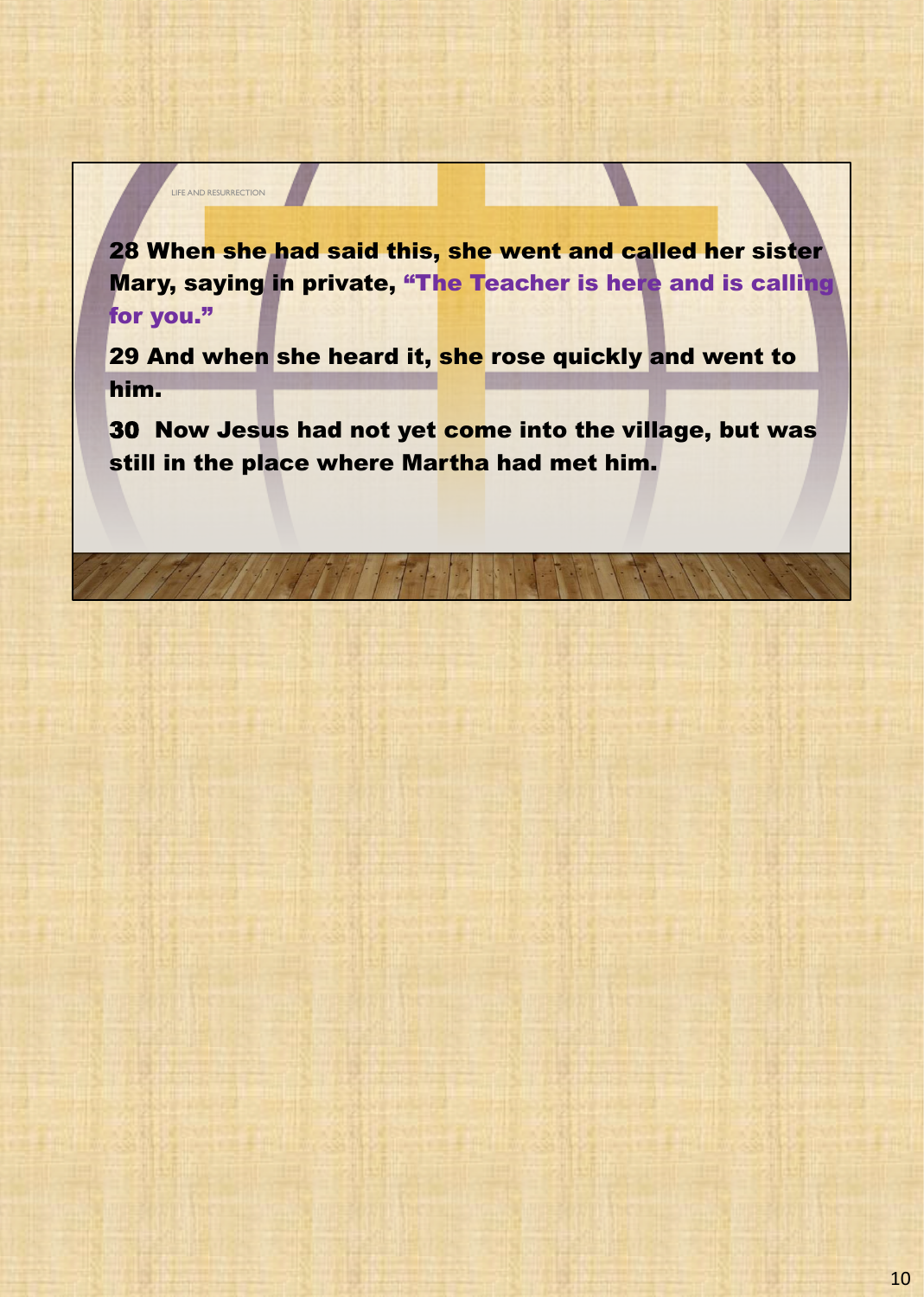31 "When the Jews who were with her in the house, consoling her, saw Mary rise quickly and go out, they followed her, supposing that she was going to the tomb to weep there." LIFE AND RESURRECTION

32 Now when Mary came to where Jesus was and saw him, she fell at his feet, saying to him, "Lord, if you had been here, my brother would not have died."

33 ¶ When Jesus saw her weeping, and the Jews who had come with her also weeping, he was deeply moved in his spirit and greatly troubled.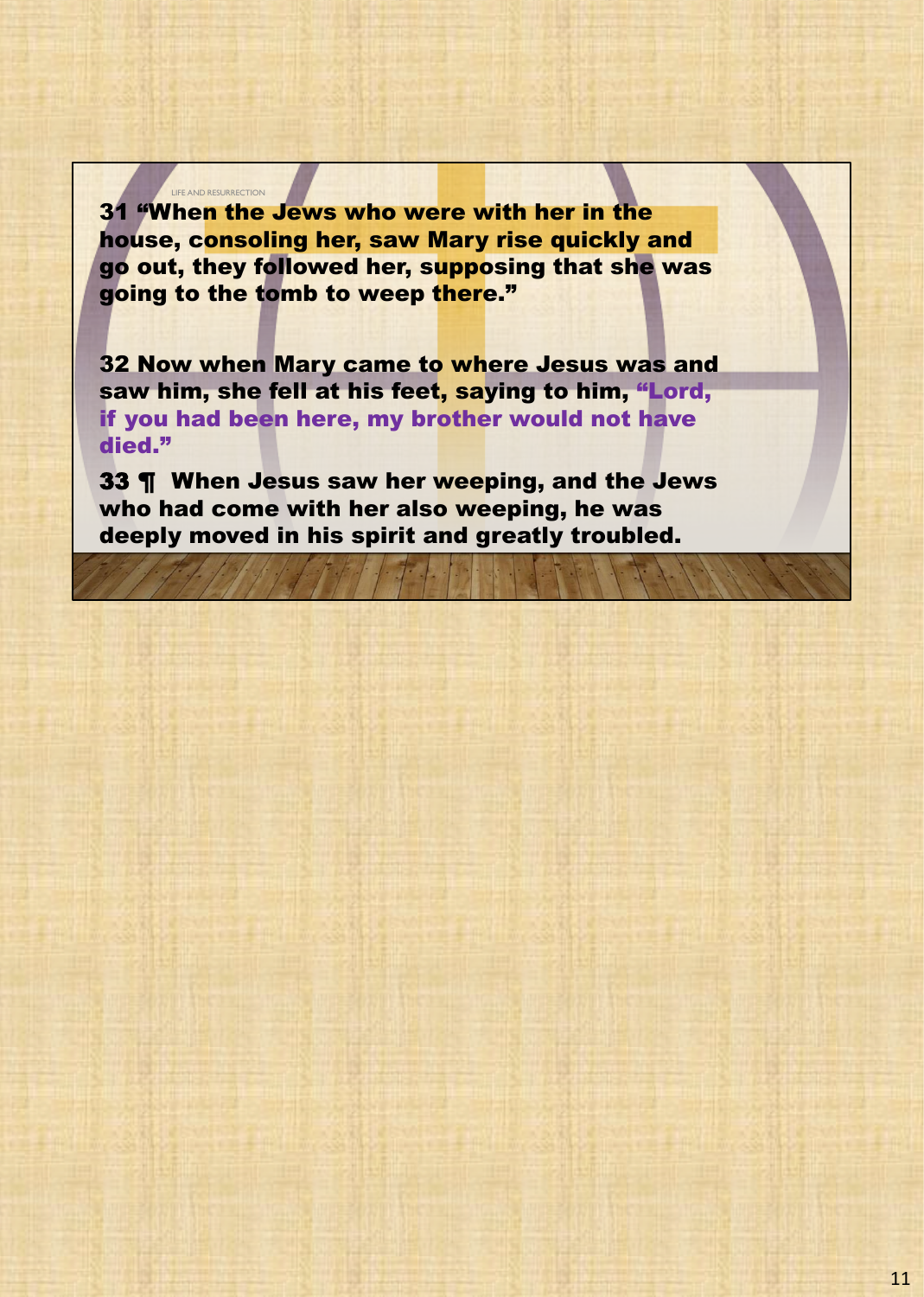

35Jesus wept.

LIFE AND RESURRECTION

36 So the Jews said, "See how he loved him!"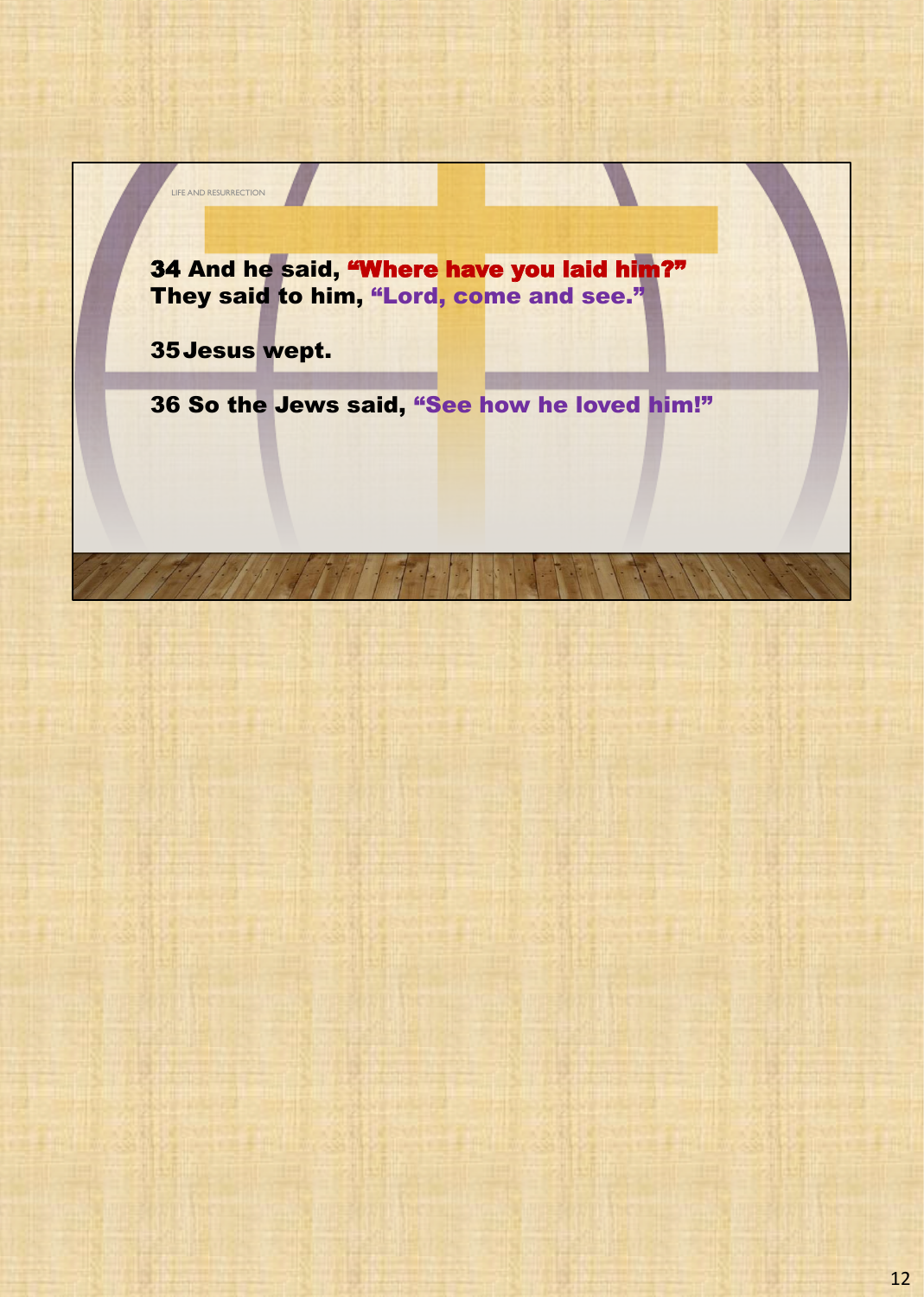37 But some of them said, "Could not he who opened the eyes of the blind man also have kept this man from dying?"

38 Then Jesus, deeply moved again, came to the tomb. It was a cave, and a stone lay against it.

39 Jesus said, "Take away the stone." Martha, the sister of the dead man, said to him, "Lord, by this time there will be an odor, for he has been dead four days."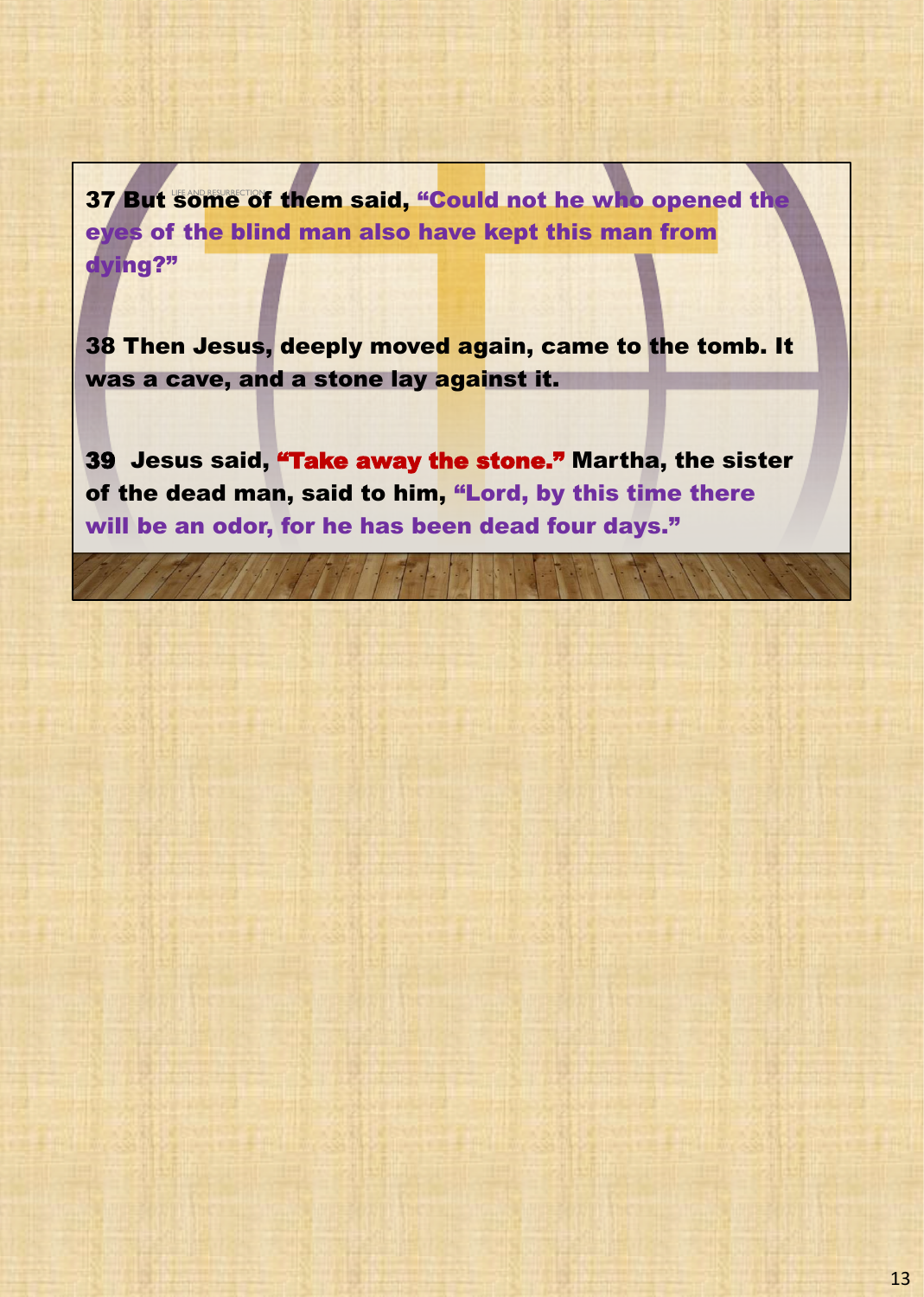40 Jesus said to her, "Did I not tell you that if you believed you would see the glory of God?"

LIFE AND RESURRECTION

So they took away the stone. And Jesus lifted up his eyes and said, "Father, I thank you that you have heard me.

42 I knew that you always hear me, but I said this on account of the people standing around, that they may believe that you sent me."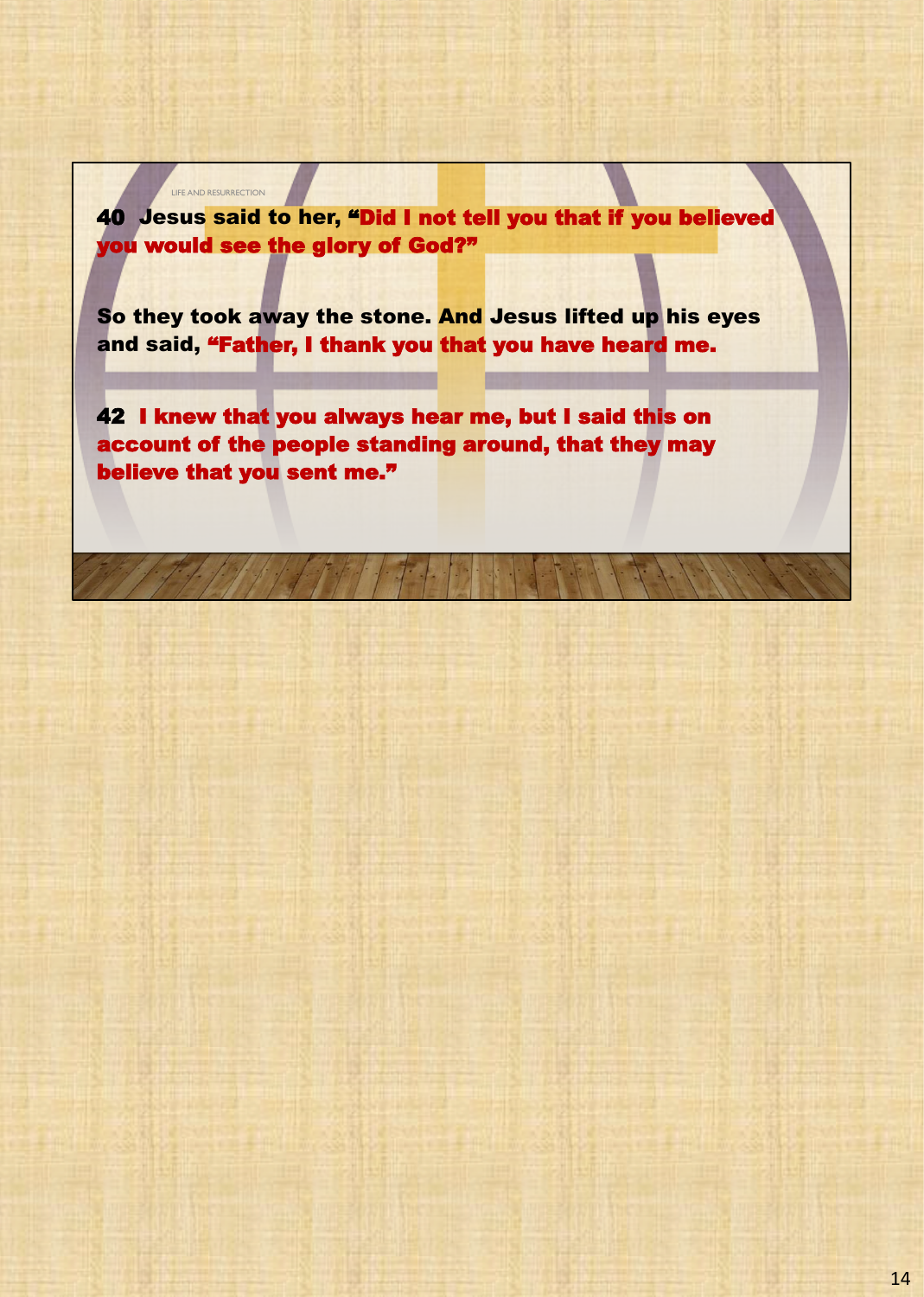43 When he had said these things, he cried out with a loud voice, "Lazarus, come out."

LIFE AND RESURRECTION

44 The man who had died came out, his hands and feet bound with linen strips, and his face wrapped with a cloth. Jesus said to them, "Unbind him, and let him go."

45 ¶ Many of the Jews therefore, who had come with Mary and had seen what he did, believed in him," (Joh 11:1-45 ESV)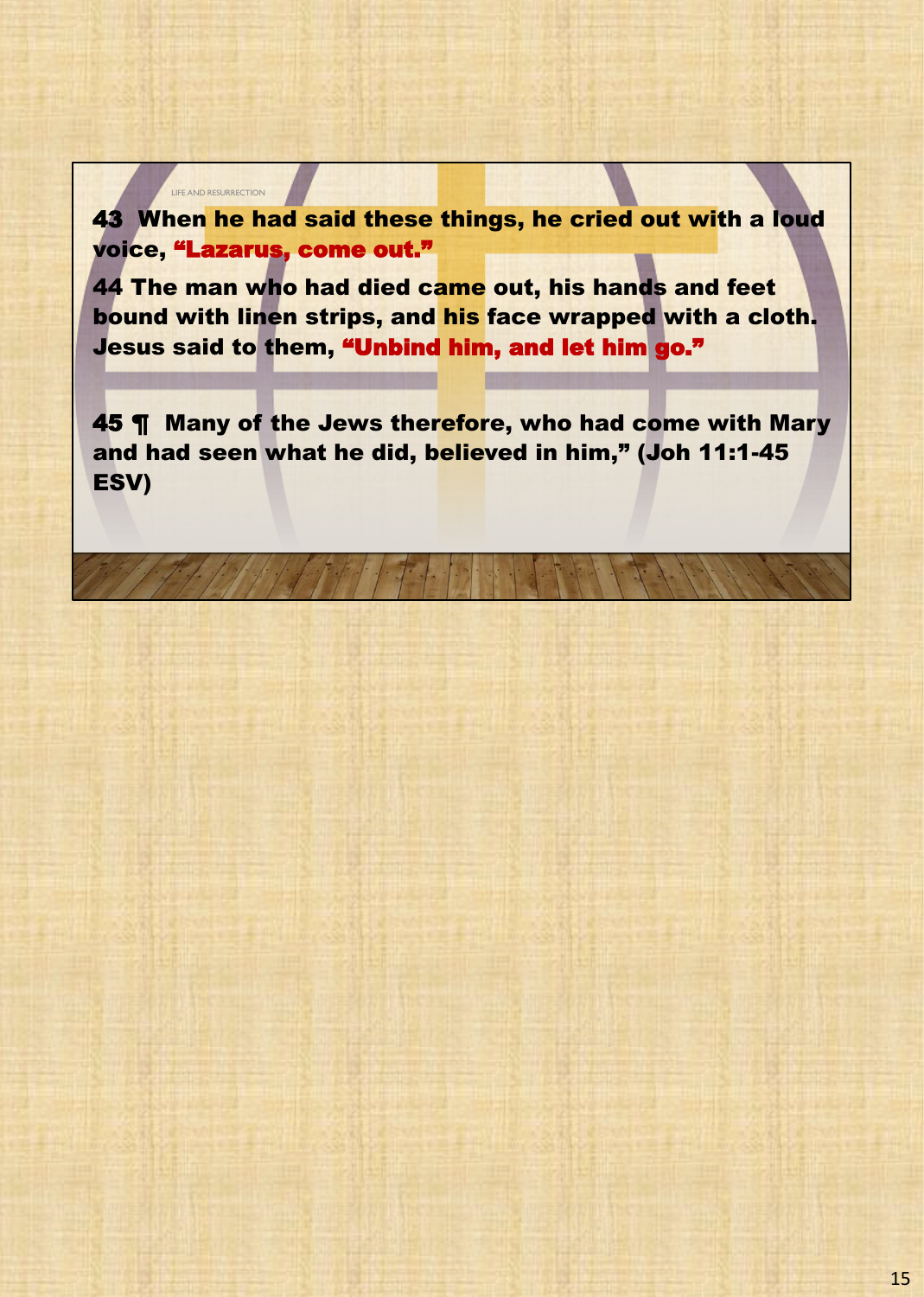

Most of us have read and heard about the resurrection of Lazarus many times whether in our private studies, at church or at funerals.

What opportunity did Jesus see when he heard about the death of Lazarus?

This is what we are going to look at today during the sermon.

There are seven signs in the Gospel of John that shows us that Jesus is the incarnate son of God.

Let us see what they are.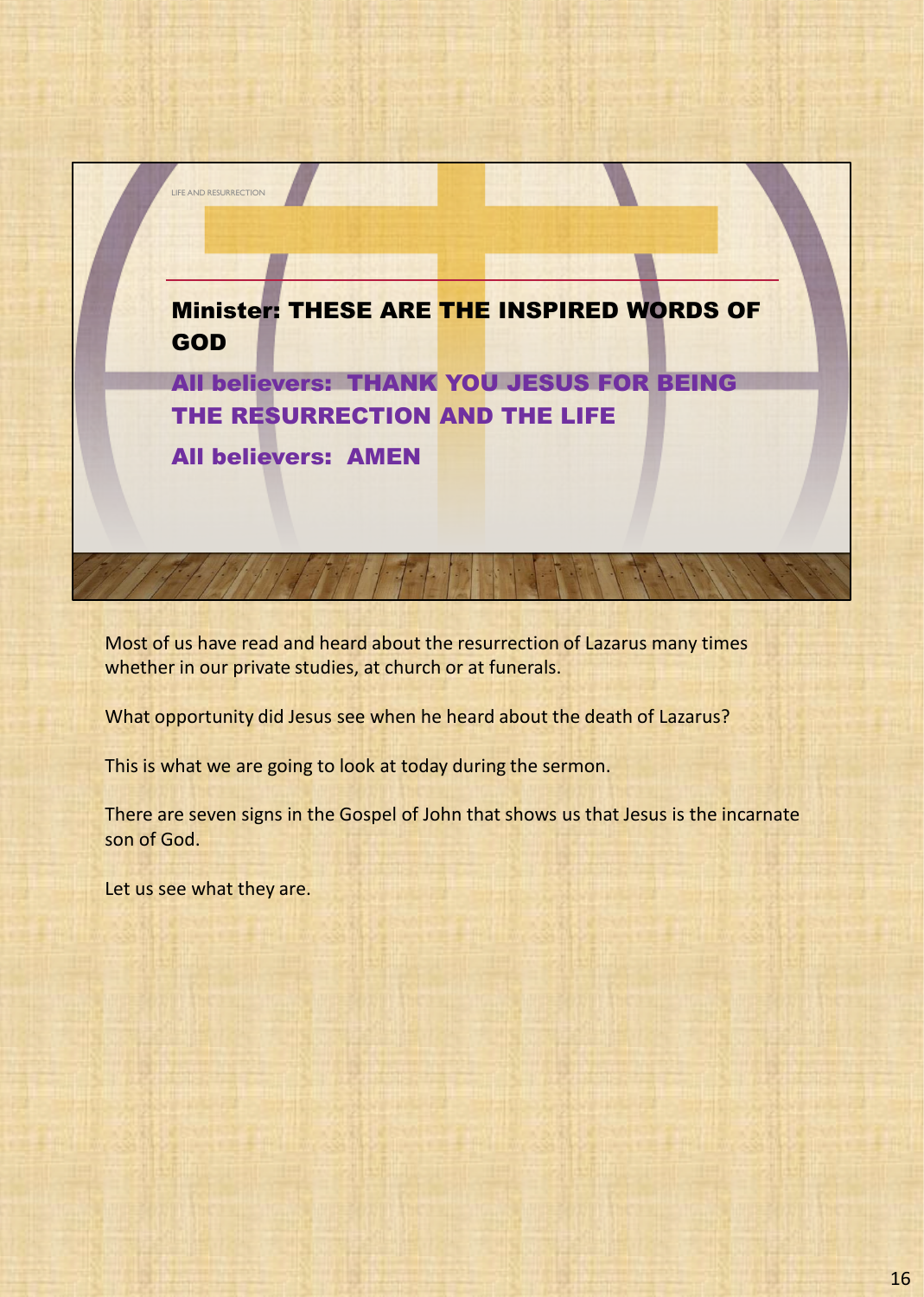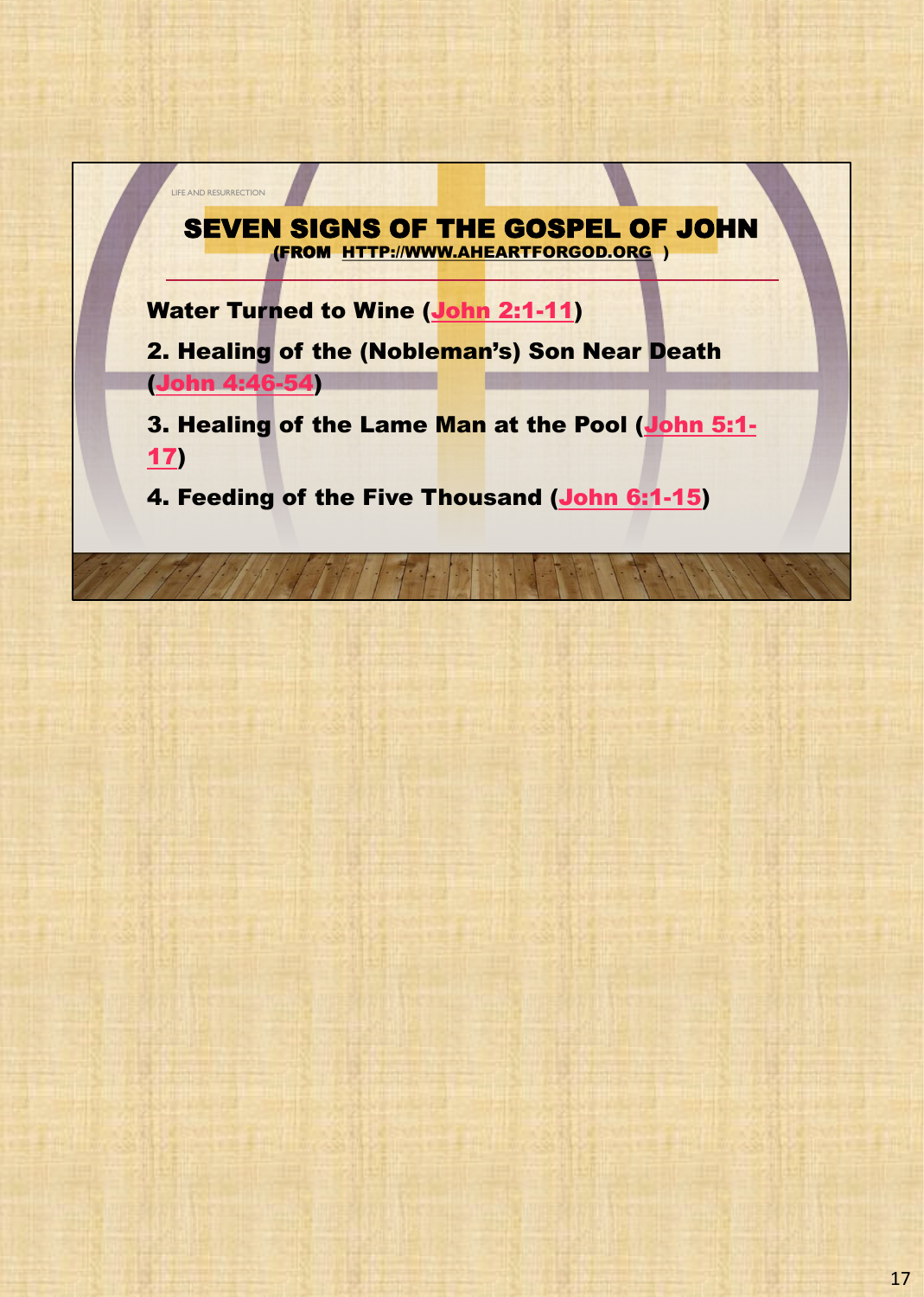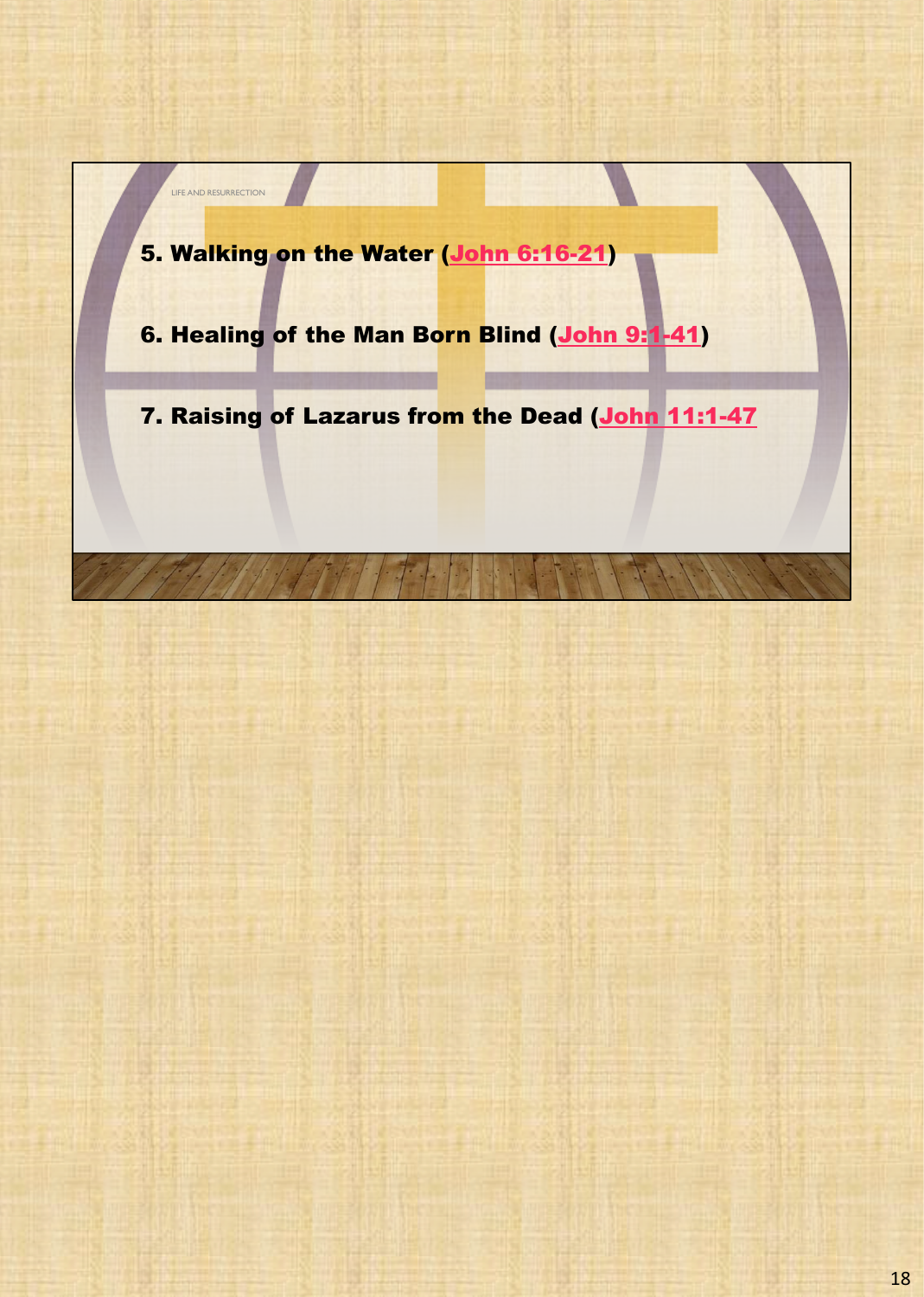# WHY THE SIGNS?

"30 Now Jesus did many other signs in the presence of the disciples, which are not written in this book;

31 but these are written so that you may believe that Jesus is the Christ, the Son of God, and that by believing you may have life in his name." (Joh 20:30- 31 ESV)

The most important sign of them all is the last one.

LIFE AND RESURRECTION

Let us look at what opportunity Jesus saw as a result of the death of his very dear friend Lazarus whom he loved.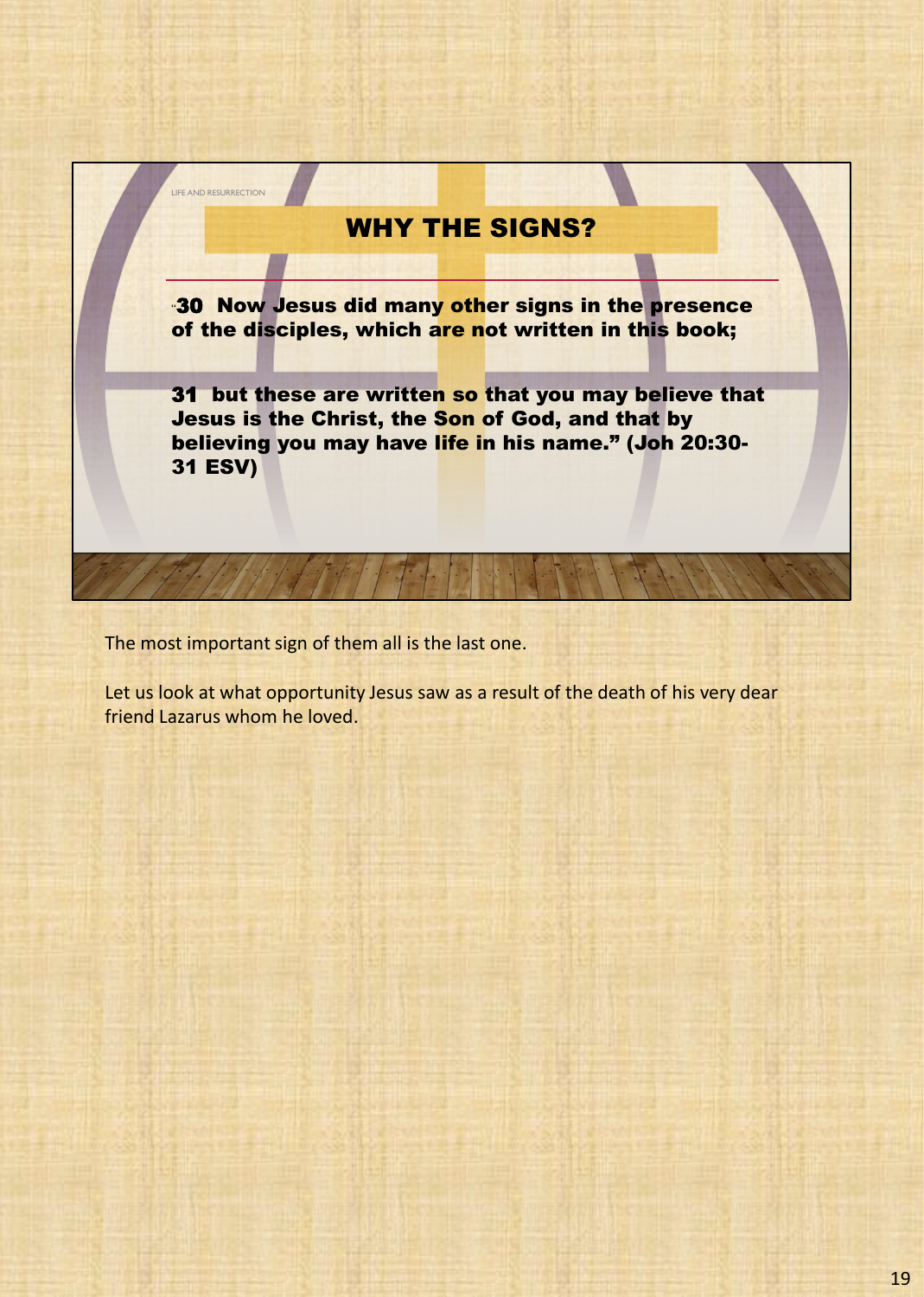

In Lazarus death, Jesus knew that God would be glorified and that "he" would be glorified.

When we stop to think about what Jesus did, it is amazing not only for Lazarus and his family but for all of us.

In this short passage of Scripture, we see the reactions of both believers and unbelievers.

.

We also see how Jesus revealed who he was and how some of the people came to believe.

As in the other miracles that Jesus did, people first saw his miracles from a physical point of view not recognizing who Jesus was and what he was capable of doing.

Again, it's very important to understand that when we recognize who Jesus is–the incarnate and eternal Son of God, both divine and human in his one person we are enabled to have a relationship with God the Father and Jesus through the Holy Spirit.

We can approach God the Father united to Jesus by the Holy Spirit as Abba, a term of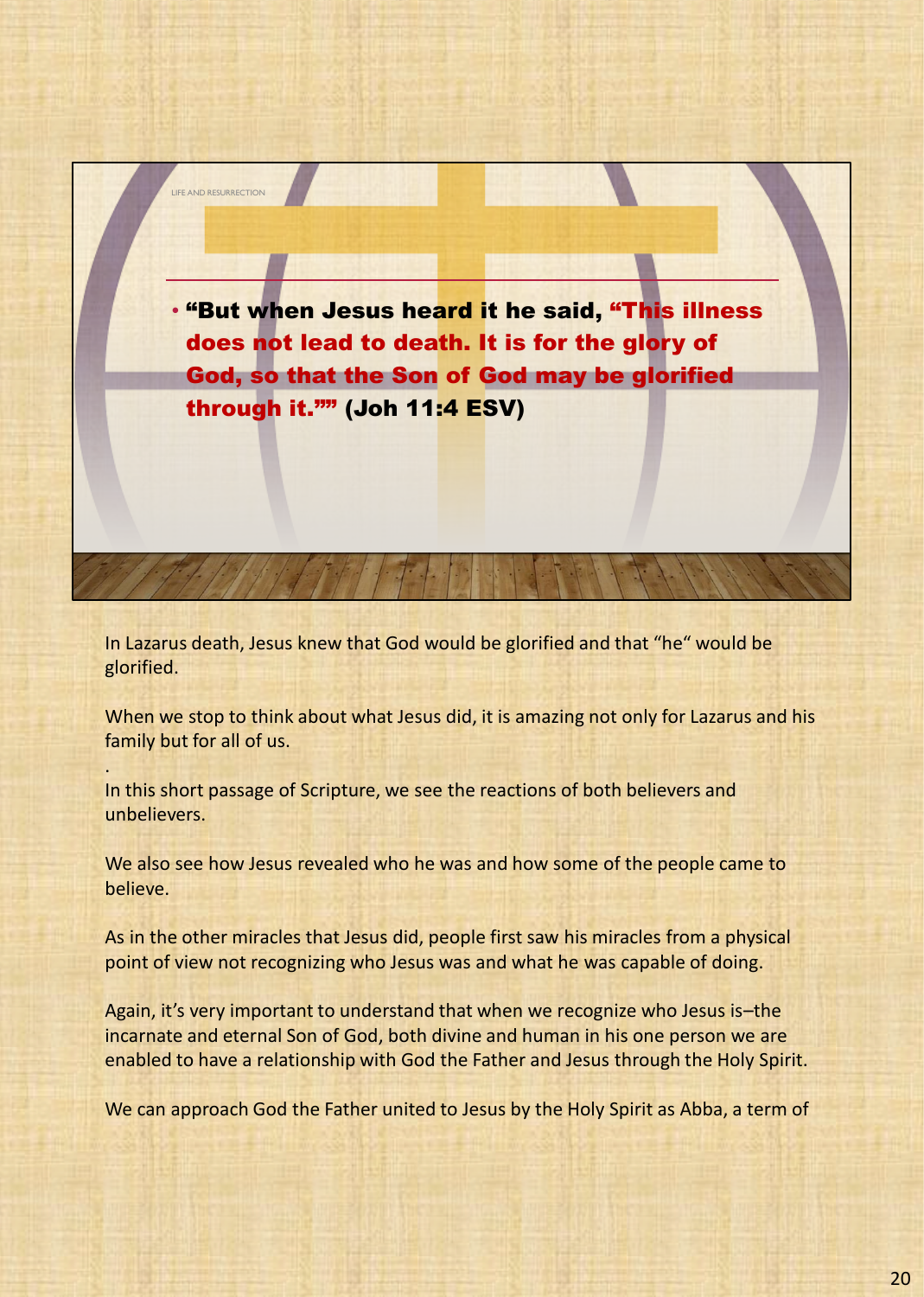endearment which means "Dad ' as the apostle Paul tells us in the epistle to the Romans. God the Father is Holy. In John 17:11, before his crucifixion, Jesus prayed and called God the Father, "**Holy Father".** 

Strong Concordance tells us the following about the word **"holy",** "**Its highest application is to God himself, in his purity, majesty and glory.** *{Lu 1:49 Joh 17:11 Re*  4:8}". God is completely different from us because he is Spirit yet he is so close and so loving that in Christ we can approach him as Abba! In Christ, we approach him in reverence, adoration and worship knowing his loving and caring disposition towards us. What a privilege!

The apostles at first had difficulty understanding that Lazarus was really dead. Jesus had to make that very clear to them.

He waited 4 they to go to resurrect Lazarus. In the belief system of the Jews, they thought that the spirit of man would hover around the body of the deceased for 3 days and then leave.

Jesus waited for 4 days when the body of Lazarus was actually beginning to decompose.

Jesus was obviously very close to this family. He had a special relationship with Lazarus and obviously a very special relationship with his two sisters. Martha and Mary. In fact, in chapter 12 of the Gospel of John, it is the same Mary who anointed the feet of Jesus and wiped his feet with her hair. She went all out and took a pound of very expensive ointment made from pure nard to do this. This ointment was worth 300 denarii which was the equivalent of 300 days of a labourer's wages – an astronomical sum!

Jesus did something that everyone thought was absolutely impossible.

We can imagine ourselves at the scene. We would have reacted like many of these people. Lazarus was completely dead. Even Martha at that particular time acknowledged that her brother would be resurrected on the day of judgment but she never thought that she would see him again full of life so shortly.

Jesus revealed himself to Mary as being **"the resurrection and the life".**

Being the resurrection and the life is more than an action. It is who he is! Being the life, he is able to give life. Being the resurrection, he is able to resurrect people from the dead!

This is of supreme importance to understand and believe.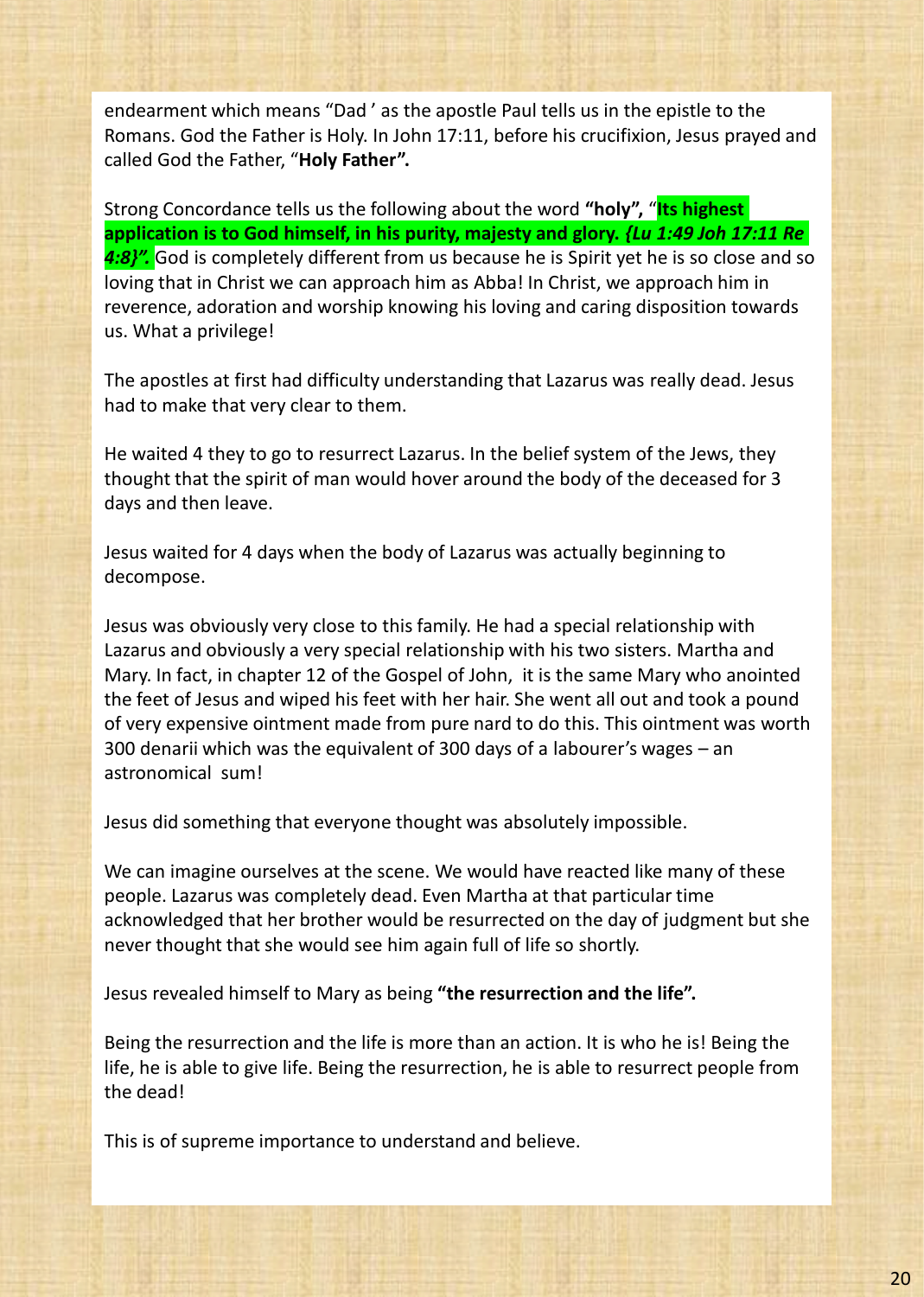# OUR PHYSICAL LIFE IS TRANSITORY, VERY SHORT

LIFE AND RESURRECTION

"13 Come now, you who say, "Today or tomorrow we will go into such and such a town and spend a year there and trade and make a profit"—

14 yet you do not know what tomorrow will bring. What is your life? For you are a mist that appears for a little time and then vanishes." (Jas 4:13-14 ESV)

The world lives in the present crisis of Covid-19 which makes us very aware of the fragility of our own life.

Thousands of people are being infected by "an invisible enemy" which makes us either sick and/or causes death.

As we grow older, we realize how short life is. My wife and I have been married for close to 49 years now. Those years went by so quickly. We both realize that we will not live forever and one day, death will have the last word in our physical life.

Yet, death does not really have the last word. Jesus is the Resurrection and the Life

In the face of death, we see the compassionate and loving reaction of Jesus following the death of his dear friend. We see his compassion toward Martha and Mary. We see in this passage of Scripture the true humanity of Jesus.

When we see Jesus, we see how humanity should be and will be in Christ.

Jesus our Lord, just like God the Father, our Holy Dad, is full of compassion for us. Living as a human being, Jesus fully understood the pain of losing a dear friend.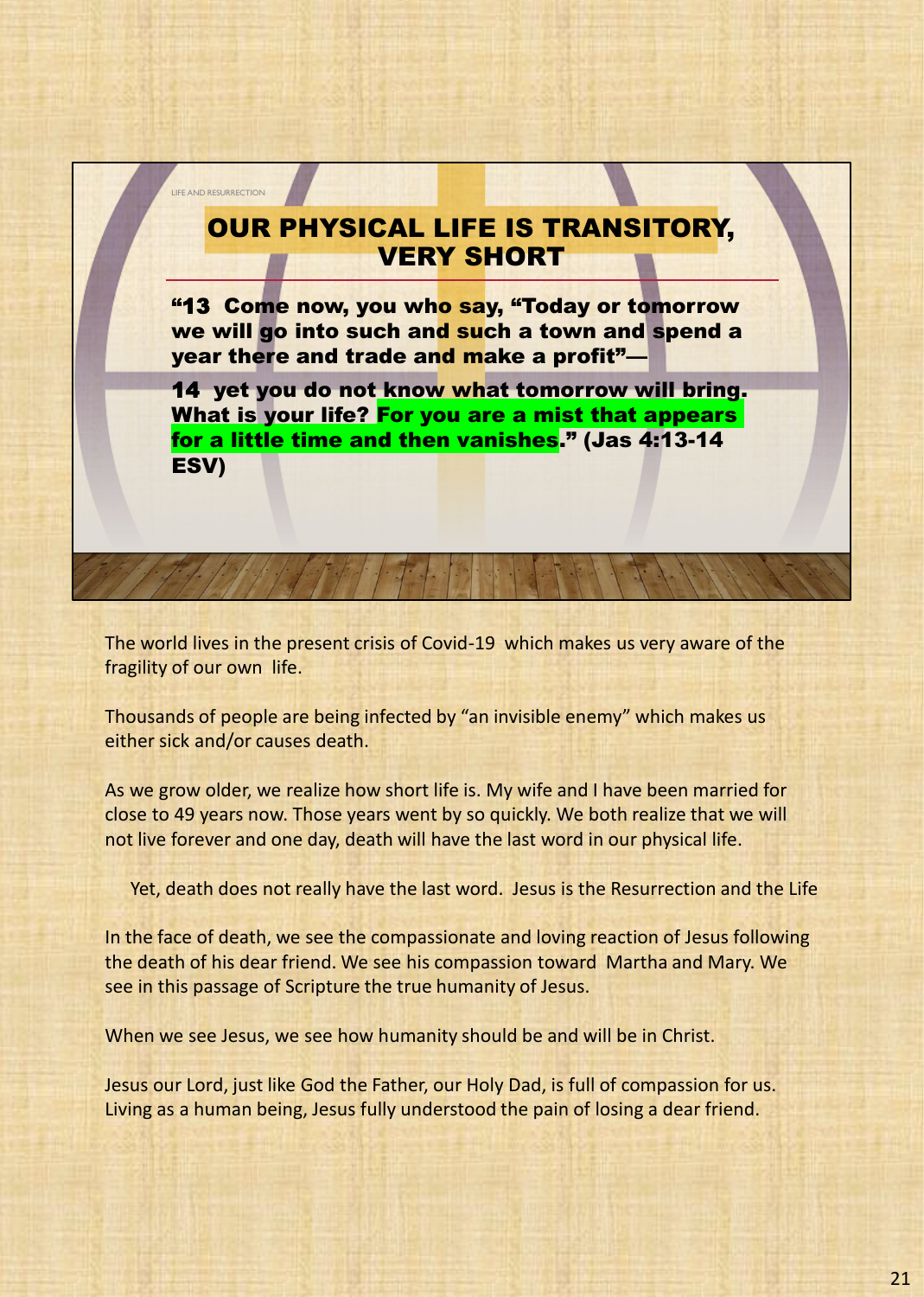The story does not end here. Jesus proves that he is really the Resurrection and the Life.

He goes to the tomb and in a loud voice, he calls Lazarus out the tomb.

Before calling Lazarus out of the tomb, Jesus wept. This work **wept** is only found once in the Bible.

The Pulpit Commentary says the following,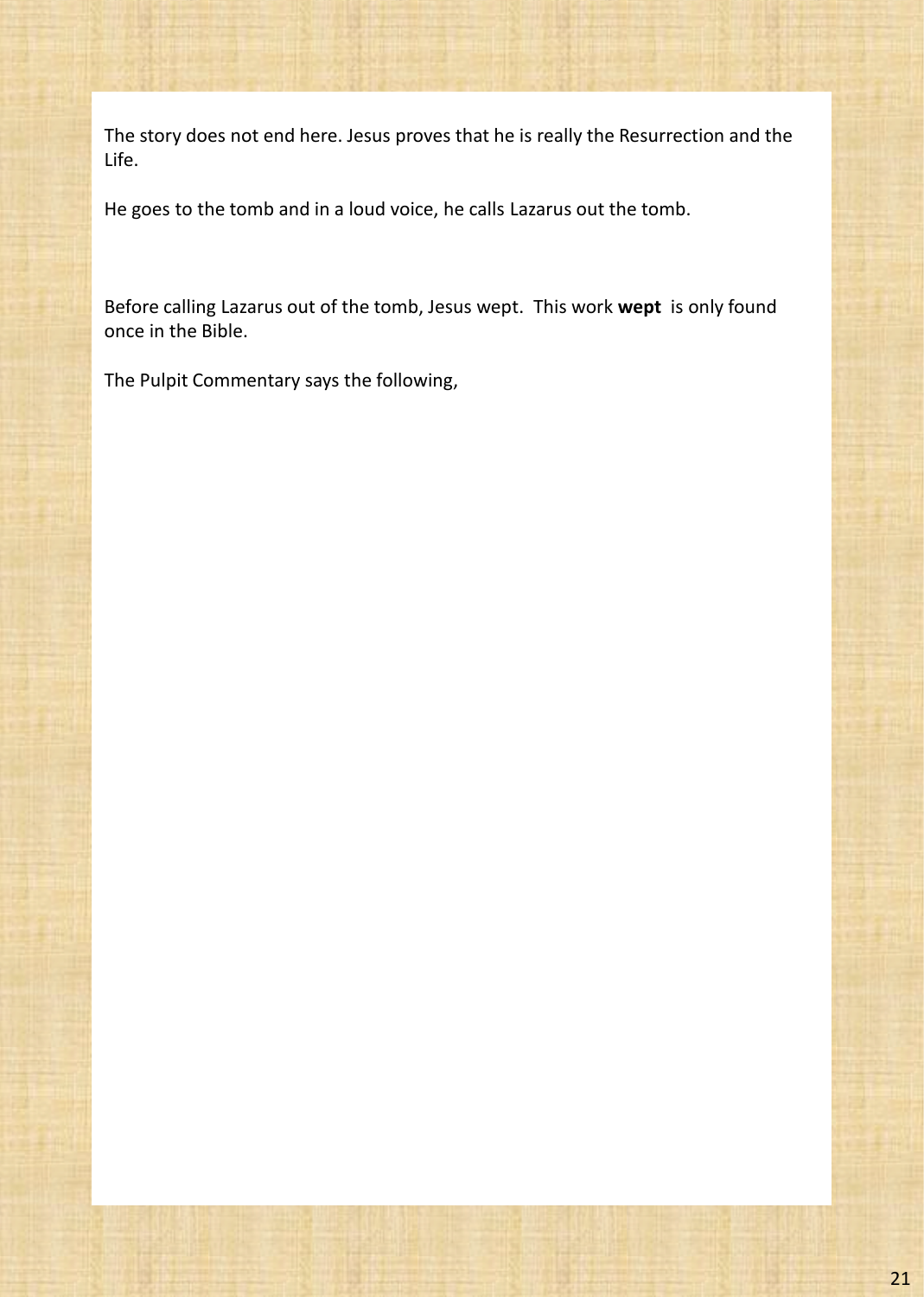### THE PULPIT COMMENTARY

LIFE AND RESURRECTION

• "Verse 35. - Jesus wept. The shortest verse, but one of the most suggestive in the entire Scripture. The great wrath against death is subdued now into tears of love, of sympathy, and of deep emotion. Jesus shed tears of sympathetic sorrow. This is in sacred and eternal refutation of the theory which deprives the incarnate Logos of St. John of human heart and spirit. These tears have been for all the ages a grand testimony to the fullness of his humanity, and also a Diving revelation of the very heart of God (see Isaiah 25:8)". *(from* https://biblehub.com/commentaries/)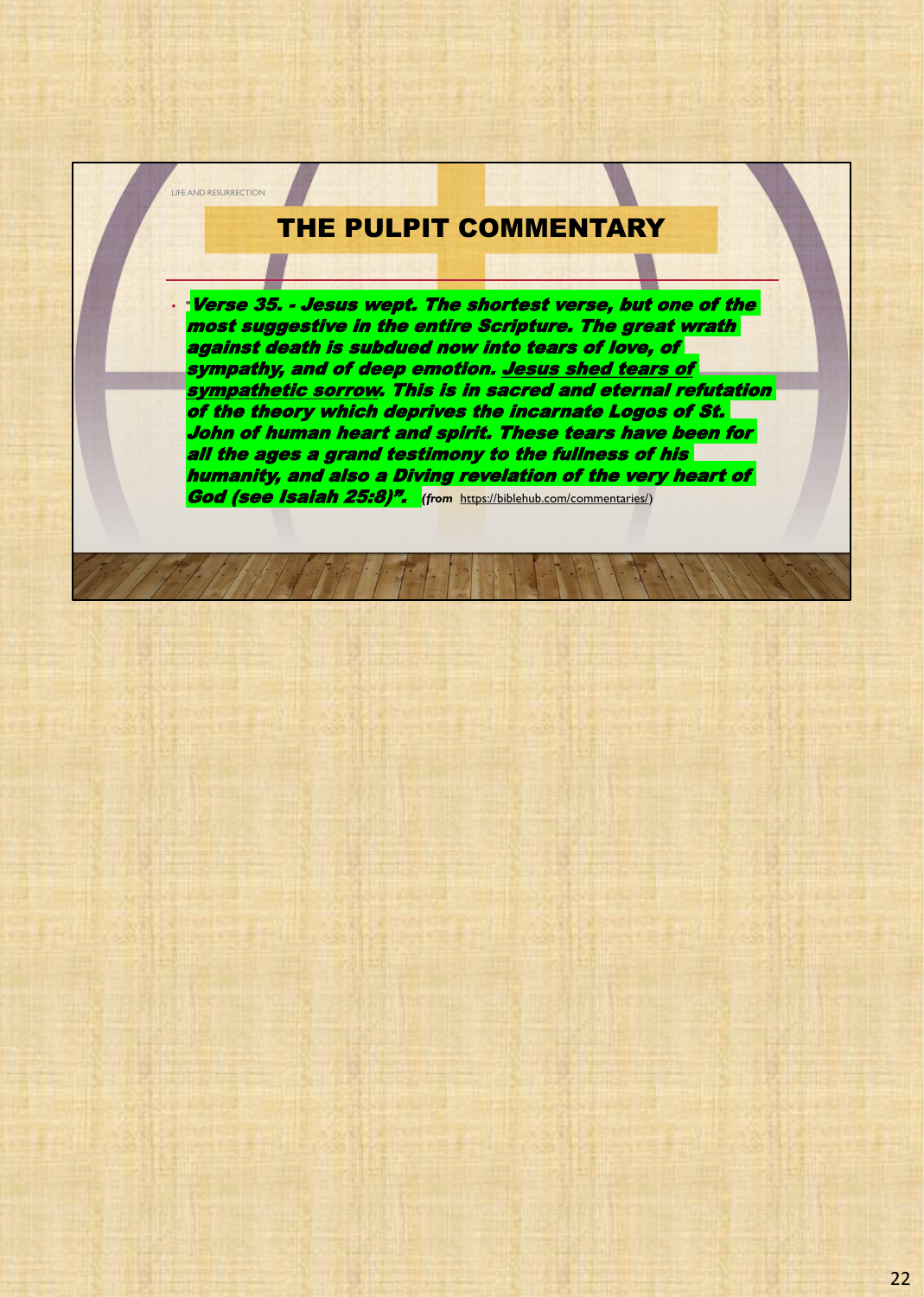

As we read these verses, let us remember what is occurring here. Let us remember the theme.

**"But when Jesus heard it he said, "This illness does not lead to death. It is for the glory of God, so that the Son of God may be glorified through it."" (Joh 11:4 ESV)**

The word for deeply moved means, **snort (with the notion of coercion springing out of displeasure, anger, indignation, antagonism), express indignant displeasure with some one; I charge sternly. (From Biblehub.com, Strong's concordance)**

#### **HELPS Word-studies**

**1690** *embrimáomai* (from 1722 */en*, "engaged *in*" and *brimaomai*, "to snort") – properly, snort like an angry horse; (literally) "*snort* **(roar) with rage" (***BAGD***) which expresses** *strong indignation***, i.e. deep feeling that is moved to** *sternly* **admonish**  (from biblehub.com)

The greatest enemy of man is sin which leads to death. The apostle Paul tells us, **"The last enemy to be destroyed is death"** 1 Corinthians 15:26).

Jesus came face-to-face to death. His friend Lazarus was dead. Jesus hates sin and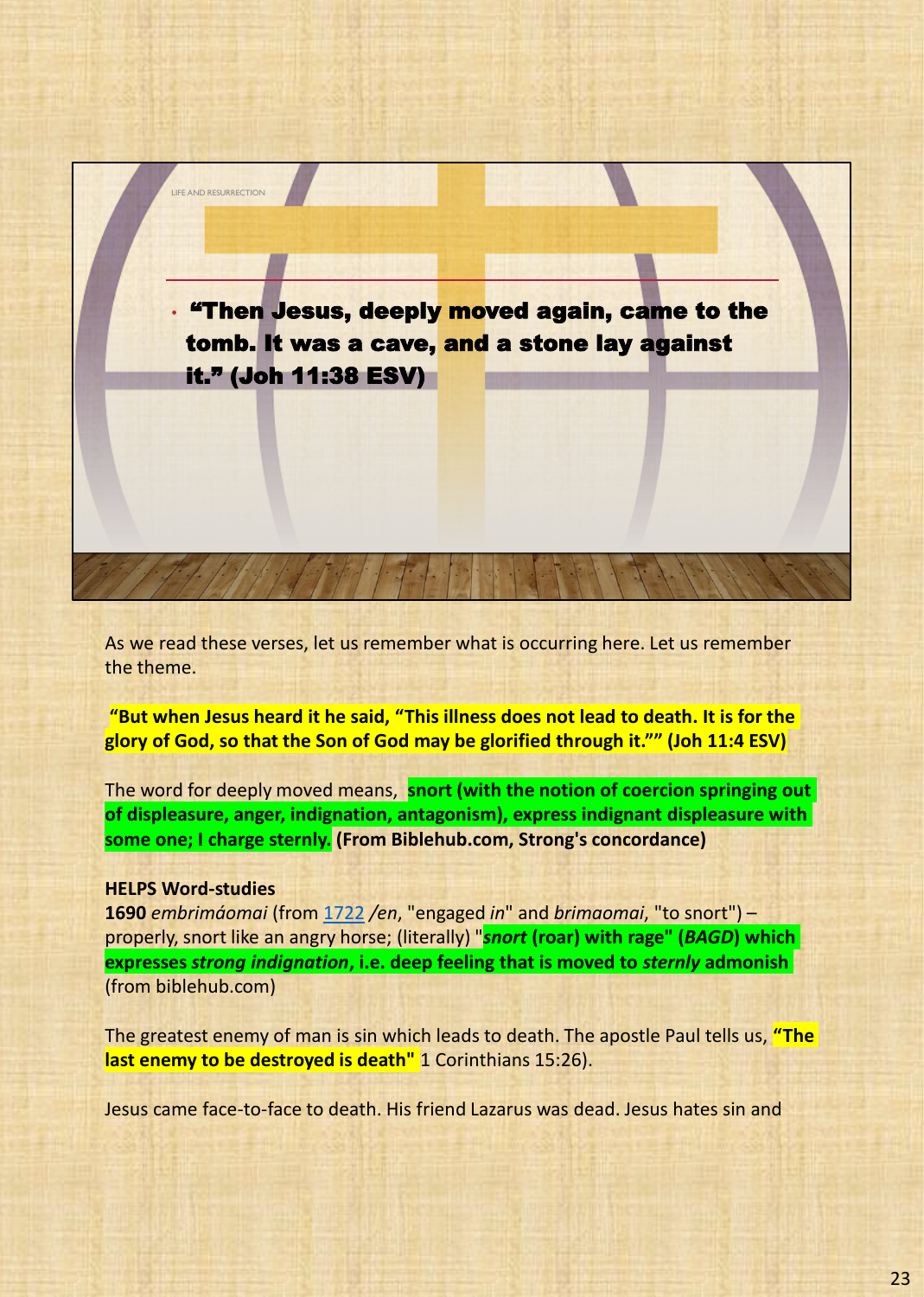death and their destructive consequences..

Death is an enemy. From quietly sharing in his friends agony over the death of Lazarus as he wept, he was also angry at what sin does – it kills. Were it not for Jesus, death kills forever.

However, death will not go forever because Jesus has power over death as he showed in the physical resurrection of Lazarus and as he showed in his personal death on the cross and his subsequent resurrection.

As a result of this momentous miracle, we read in verse 45 that many of the Jews believed in him. Others however turn against Jesus and reported him to the Pharisees who decided that they would kill him.

Later on, the chief priests not only devised a plan to kill Jesus but to also to kill the evidence of Jesus' miracle, killing Lazarus (John 12:10- 11).

The only source of life is Jesus. He is "the life". There is no other hope beyond the grave apart from him who is the resurrection.

To have hope beyond the grave, we must believe in God the Father and in Jesus. Jesus said,